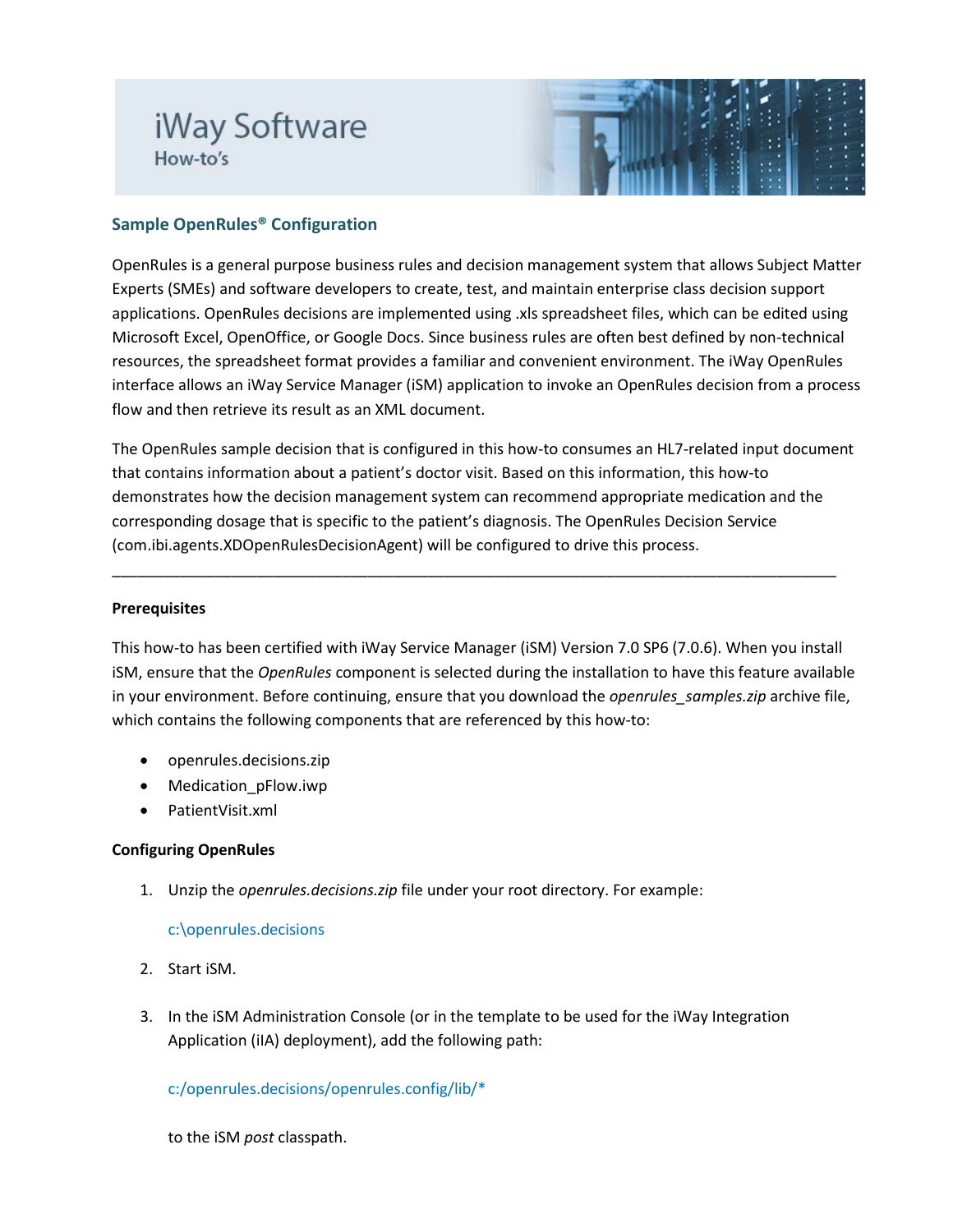This is for the OpenRules library and its dependencies.

4. In the iSM Administration Console (or in the template to be used for the iIA deployment), add the following path:

c:/openrules.decisions/DecisionPatientTherapyTest/bin

to the iSM *pre* classpath.

This allows the required generated objects to invoke *DecisionPatientTherapy*.

#### **Notes:**

- If you are using an iIA-based deployment, then the template will apply changes made to the runtime settings when the iIA is deployed and started.
- If you are not using an iIA-based deployment, then you can restart your iSM configuration to apply the changes made to the *pre* and *post* classpath.
- 5. Perform one of the following steps:
	- a. Import the *Medication\_pFlow* process flow that is packaged with this how-to (*Medication\_pFlow.iwp*) into your iWay Integration Tools (iIT) project.

The *Medication\_pFlow* process flow has the following structure:



b. Configure a new Service object in your process flow for the OpenRules Decision Service (com.ibi.agents.XDOpenRulesDecisionAgent)

The following image shows the Properties tab selected in iIT for the OpenRules Decision Service object.

| □ Properties ※ 9 Error Log □ Console % Problems |                                              |                                                                                                                                    |  |  |  |  |  |
|-------------------------------------------------|----------------------------------------------|------------------------------------------------------------------------------------------------------------------------------------|--|--|--|--|--|
| <b>Service Object</b>                           |                                              |                                                                                                                                    |  |  |  |  |  |
| General                                         | $-$ Main                                     |                                                                                                                                    |  |  |  |  |  |
| <b>Type</b>                                     | <b>OpenRules File</b>                        | Main xls file that contains the decision to be executed                                                                            |  |  |  |  |  |
| <b>Properties</b>                               |                                              | C:\openrules.decisions\DecisionPatientTherapyTest\rules\DecisionPatientTherapy.xls                                                 |  |  |  |  |  |
| <b>User Properties</b><br>Pre-Execution         | <b>Decision Name</b>                         | OpenRules decision to execute                                                                                                      |  |  |  |  |  |
| Post-Execution                                  |                                              | DeterminePatientTherapy                                                                                                            |  |  |  |  |  |
| Debug                                           | <b>Decision</b><br><b>Objects</b><br>Package | Java package where decision classes reside                                                                                         |  |  |  |  |  |
|                                                 |                                              | healthcare                                                                                                                         |  |  |  |  |  |
|                                                 | <b>Input Date</b><br>Format                  | Date format pattern to validate input date values. Use Java SimpleDateFormat syntax or leave blank for the locale default pattern. |  |  |  |  |  |
|                                                 |                                              | m/d/yy                                                                                                                             |  |  |  |  |  |
|                                                 |                                              |                                                                                                                                    |  |  |  |  |  |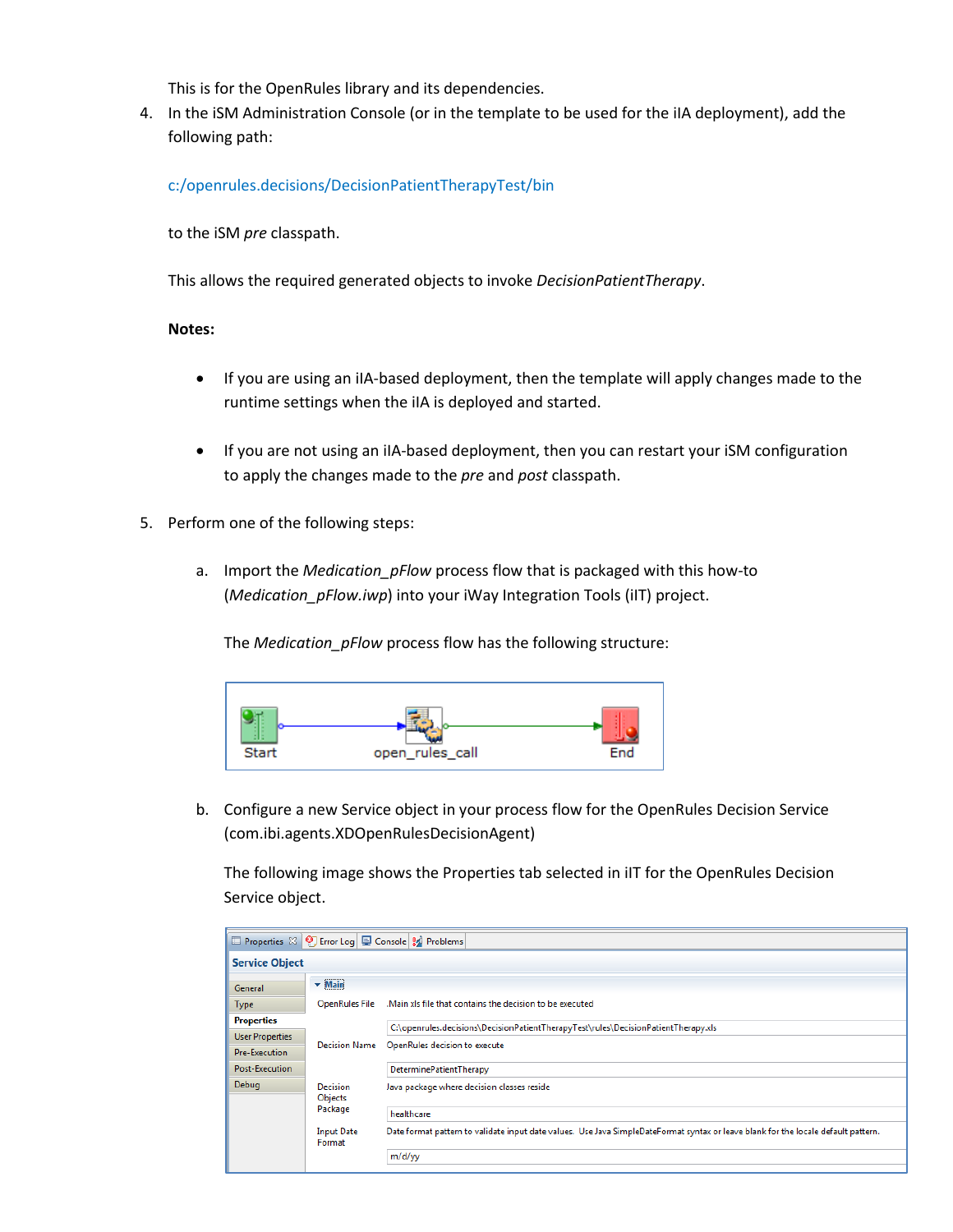The following table lists and describes the properties for the OpenRules Decision Service (com.ibi.agents.XDOpenRulesDecisionAgent). You can copy and paste these values if you plan to configure your own service.

| <b>Property</b>                 | Value                                              | <b>Description</b>                 |
|---------------------------------|----------------------------------------------------|------------------------------------|
| <b>OpenRules File</b>           | C:\openrules.decisions\DecisionPatientTherapyTest\ | The main .xls file that contains   |
|                                 | rules\DecisionPatientTherapy.xls                   | the decision to be executed.       |
| <b>Decision Name</b>            | DeterminePatientTherapy                            | The OpenRules decision to          |
|                                 |                                                    | execute.                           |
| <b>Decision Objects Package</b> | healthcare                                         | The Java package where the         |
|                                 |                                                    | decision classes reside.           |
| Input Date Format               | m/d/yy                                             | The date format pattern to         |
|                                 |                                                    | validate input date values. Use    |
|                                 |                                                    | Java SimpleDateFormat syntax or    |
|                                 |                                                    | leave blank for the locale default |
|                                 |                                                    | pattern.                           |

The following image shows the User Properties tab selected in iIT for the OpenRules Decision Service object.

| □ Properties ※ 9 Error Log   □ Console   2 Problems |                                |             |                                                                   |  |  |  |  |
|-----------------------------------------------------|--------------------------------|-------------|-------------------------------------------------------------------|--|--|--|--|
| <b>Service Object</b>                               |                                |             |                                                                   |  |  |  |  |
|                                                     |                                |             |                                                                   |  |  |  |  |
| General                                             | Name                           | <b>Type</b> | Value                                                             |  |  |  |  |
| <b>Type</b>                                         | DoctorVisit.date               | string      | xpath(/PatientVisit/DoctorVisit/date)                             |  |  |  |  |
| <b>Properties</b>                                   | DoctorVisit.encounterDiagnosis | string      | xpath(/PatientVisit/DoctorVisit/encounterDiagnosis)               |  |  |  |  |
| <b>User Properties</b>                              | Patient.name                   | string      | _xpath(/PatientVisit/Patient/name)                                |  |  |  |  |
| Pre-Execution                                       | Patient.weight                 | string      | xpath(/PatientVisit/Patient/weight)                               |  |  |  |  |
| Post-Execution                                      | Patient.creatinineClearance    | string      | xpath(/PatientVisit/Patient/creatinineClearance)                  |  |  |  |  |
|                                                     | Patient.activeMedication       | string      | _xpath(/PatientVisit/Patient/activeMedication)                    |  |  |  |  |
| Debug                                               | Patient.creatinineLevel        | string      | _xpath(/PatientVisit/Patient/creatinineLevel)                     |  |  |  |  |
|                                                     | Patient.age                    | string      | _xpath(/PatientVisit/Patient/age)                                 |  |  |  |  |
|                                                     | Patient.allergies              | string      | _replace(_xpath(/PatientVisit/Patient/allergies/allergy),' ',',') |  |  |  |  |
|                                                     |                                |             |                                                                   |  |  |  |  |

The following table lists the values for the user properties for the OpenRules Decision Service (com.ibi.agents.XDOpenRulesDecisionAgent). You can copy and paste these values if you plan to configure your own service.

| <b>Name</b>                    | Type   | Value                                               |
|--------------------------------|--------|-----------------------------------------------------|
| DoctorVisit.date               | string | _xpath(/PatientVisit/DoctorVisit/date)              |
| DoctorVisit.encounterDiagnosis | string | xpath(/PatientVisit/DoctorVisit/encounterDiagnosis) |
| Patient.name                   | string | xpath(/PatientVisit/Patient/name)                   |
| Patient.weight                 | string | xpath(/PatientVisit/Patient/weight)                 |
| Patient.creatinineClearance    | string | _xpath(/PatientVisit/Patient/creatinineClearance)   |
| Patient.activeMedication       | string | _xpath(/PatientVisit/Patient/activeMedication)      |
| Patient.creatinineLevel        | string | xpath(/PatientVisit/Patient/creatinineLevel)        |